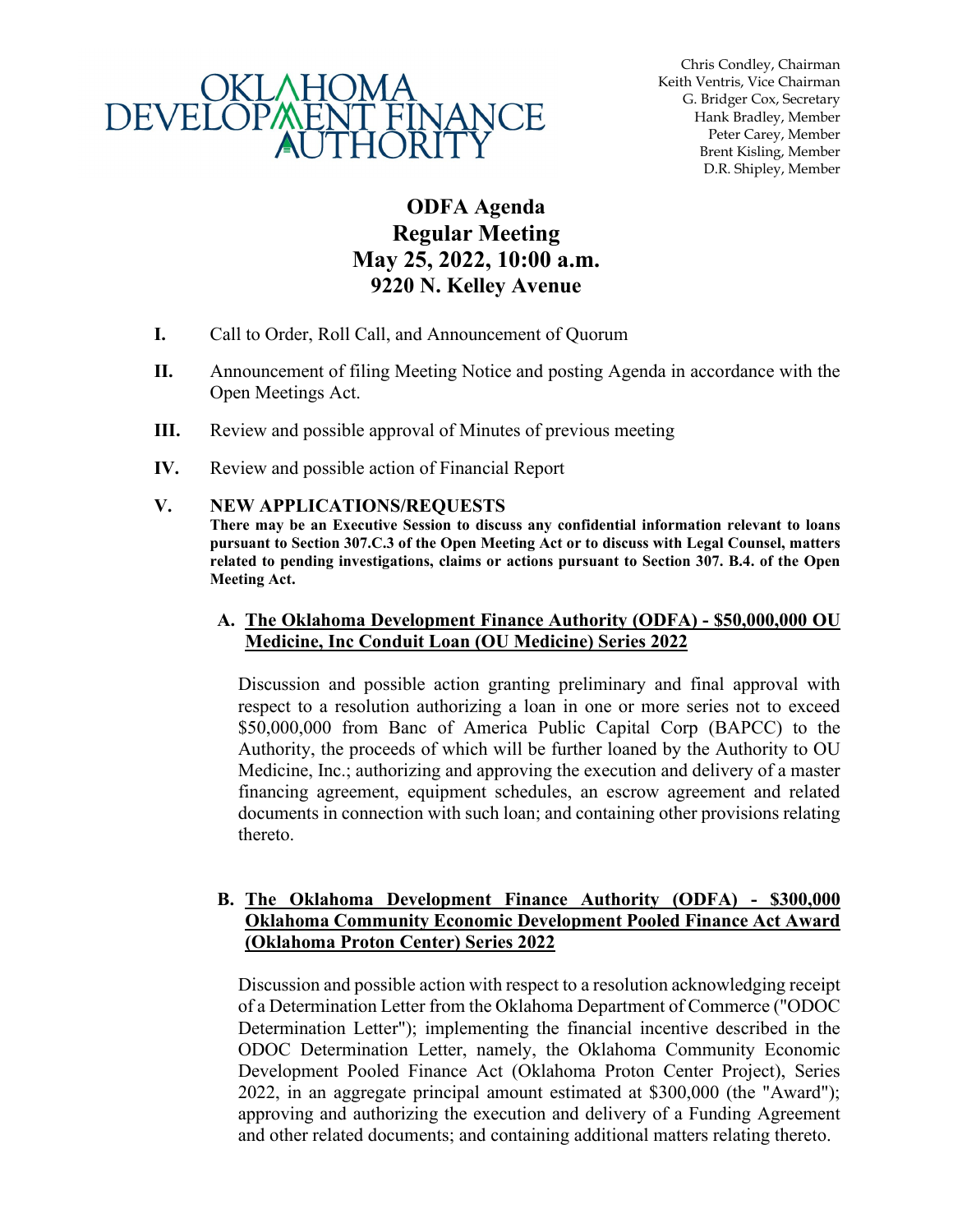## **C. The Oklahoma Development Finance Authority (ODFA) - \$175,000 Oklahoma Community Economic Development Pooled Finance Act Award (BC Steel Building Project) Series 2022**

Discussion and possible action with respect to a resolution acknowledging receipt of a Determination Letter from the Oklahoma Department of Commerce ("ODOC Determination Letter"); implementing the financial incentive described in the ODOC Determination Letter, namely, the Oklahoma Community Economic Development Pooled Finance Act (BC Steel Building Project), Series 2022, in an aggregate principal amount estimated at \$175,000 (the "Award"); approving and authorizing the execution and delivery of a Funding Agreement and other related documents; and containing additional matters relating thereto.

## **D. The Oklahoma Development Finance Authority (ODFA) - \$150,000 Oklahoma Community Economic Development Pooled Finance Act Award (Boiling Point Project) Series 2022**

Discussion and possible action with respect to a resolution acknowledging receipt of a Determination Letter from the Oklahoma Department of Commerce ("ODOC Determination Letter"); implementing the financial incentive described in the ODOC Determination Letter, namely, the Oklahoma Community Economic Development Pooled Finance Act (Boiling Point Project), Series 2022, in an aggregate principal amount estimated at \$150,000 (the "Award"); approving and authorizing the execution and delivery of a Funding Agreement and other related documents; and containing additional matters relating thereto.

### **E. The Oklahoma Development Finance Authority (ODFA) - \$750,000 Oklahoma Community Economic Development Pooled Finance Act Award (City of Shawnee Project) Series 2022**

Discussion and possible action with respect to a resolution acknowledging receipt of a Determination Letter from the Oklahoma Department of Commerce ("ODOC Determination Letter"); implementing the financial incentive described in the ODOC Determination Letter, namely, the Oklahoma Community Economic Development Pooled Finance Act (City of Shawnee Project), Series 2022, in an aggregate principal amount estimated at \$750,000 (the "Award"); approving and authorizing the execution and delivery of a Funding Agreement and other related documents; and containing additional matters relating thereto.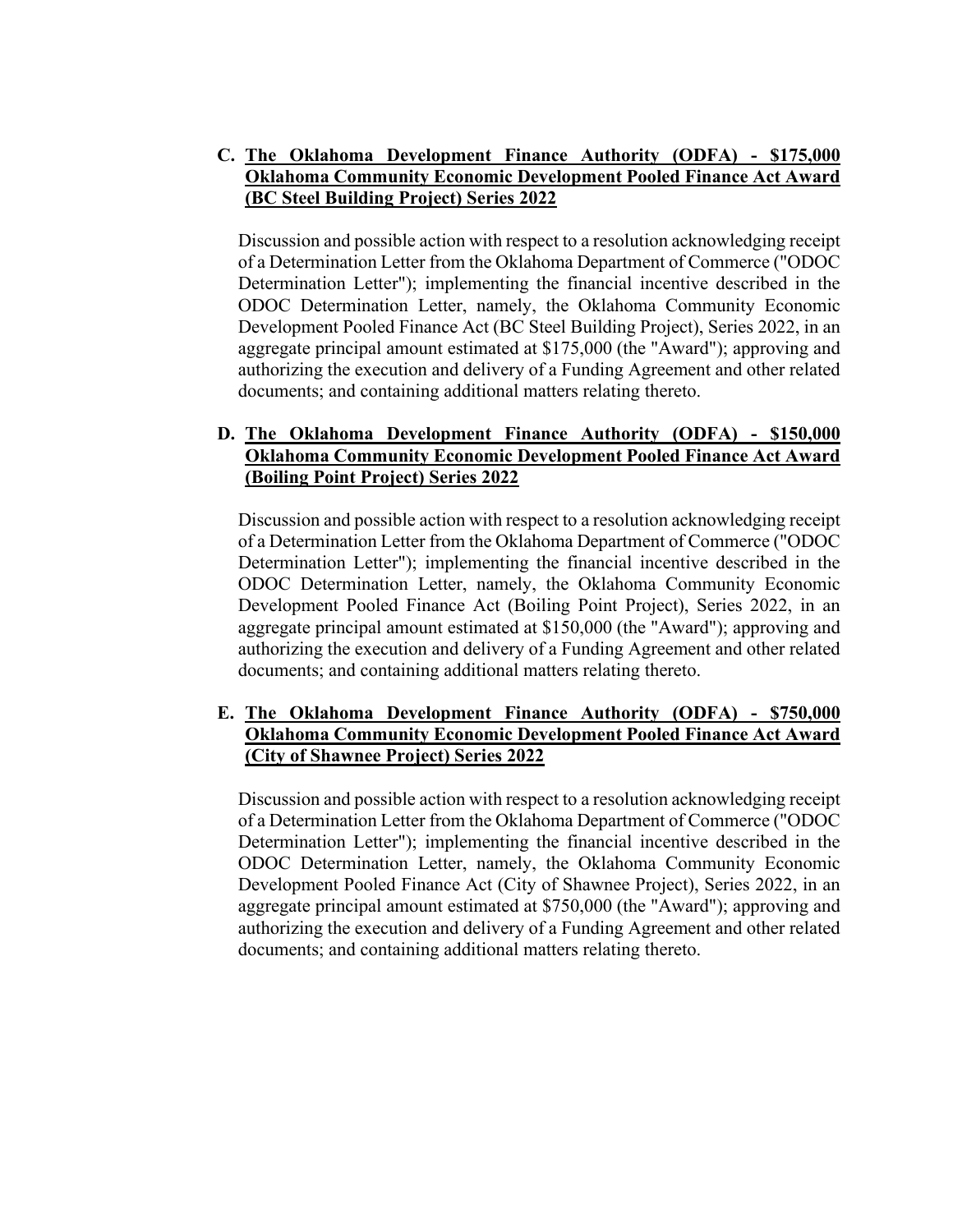# **F. The Oklahoma Development Finance Authority (ODFA) - \$200,000 Oklahoma Community Economic Development Pooled Finance Act Award (GAMCO Project) Series 2022**

Discussion and possible action with respect to a resolution acknowledging receipt of a Determination Letter from the Oklahoma Department of Commerce ("ODOC Determination Letter"); implementing the financial incentive described in the ODOC Determination Letter, namely, the Oklahoma Community Economic Development Pooled Finance Act (GAMCO Project), Series 2022, in an aggregate principal amount estimated at \$200,000 (the "Award"); approving and authorizing the execution and delivery of an amended Funding Agreement and other related documents; and containing additional matters relating thereto.

# **G. The Oklahoma Development Finance Authority (ODFA) - \$150,000 Oklahoma Community Economic Development Pooled Finance Act Award (Krebs Brewing Project) Series 2022**

Discussion and possible action with respect to a resolution acknowledging receipt of a Determination Letter from the Oklahoma Department of Commerce ("ODOC Determination Letter"); implementing the financial incentive described in the ODOC Determination Letter, namely, the Oklahoma Community Economic Development Pooled Finance Act (Krebs Brewing Project), Series 2022, in an aggregate principal amount estimated at \$150,000 (the "Award"); approving and authorizing the execution and delivery of a Funding Agreement and other related documents; and containing additional matters relating thereto.

### **H. The Oklahoma Development Finance Authority (ODFA) - \$450,000 Oklahoma Community Economic Development Pooled Finance Act Award (Midwest Cooling Towers Project) Series 2022**

Discussion and possible action with respect to a resolution acknowledging receipt of a Determination Letter from the Oklahoma Department of Commerce ("ODOC Determination Letter"); implementing the financial incentive described in the ODOC Determination Letter, namely, the Oklahoma Community Economic Development Pooled Finance Act (Midwest Cooling Towers Project), Series 2022, in an aggregate principal amount estimated at \$450,000 (the "Award"); approving and authorizing the execution and delivery of a Funding Agreement and other related documents; and containing additional matters relating thereto.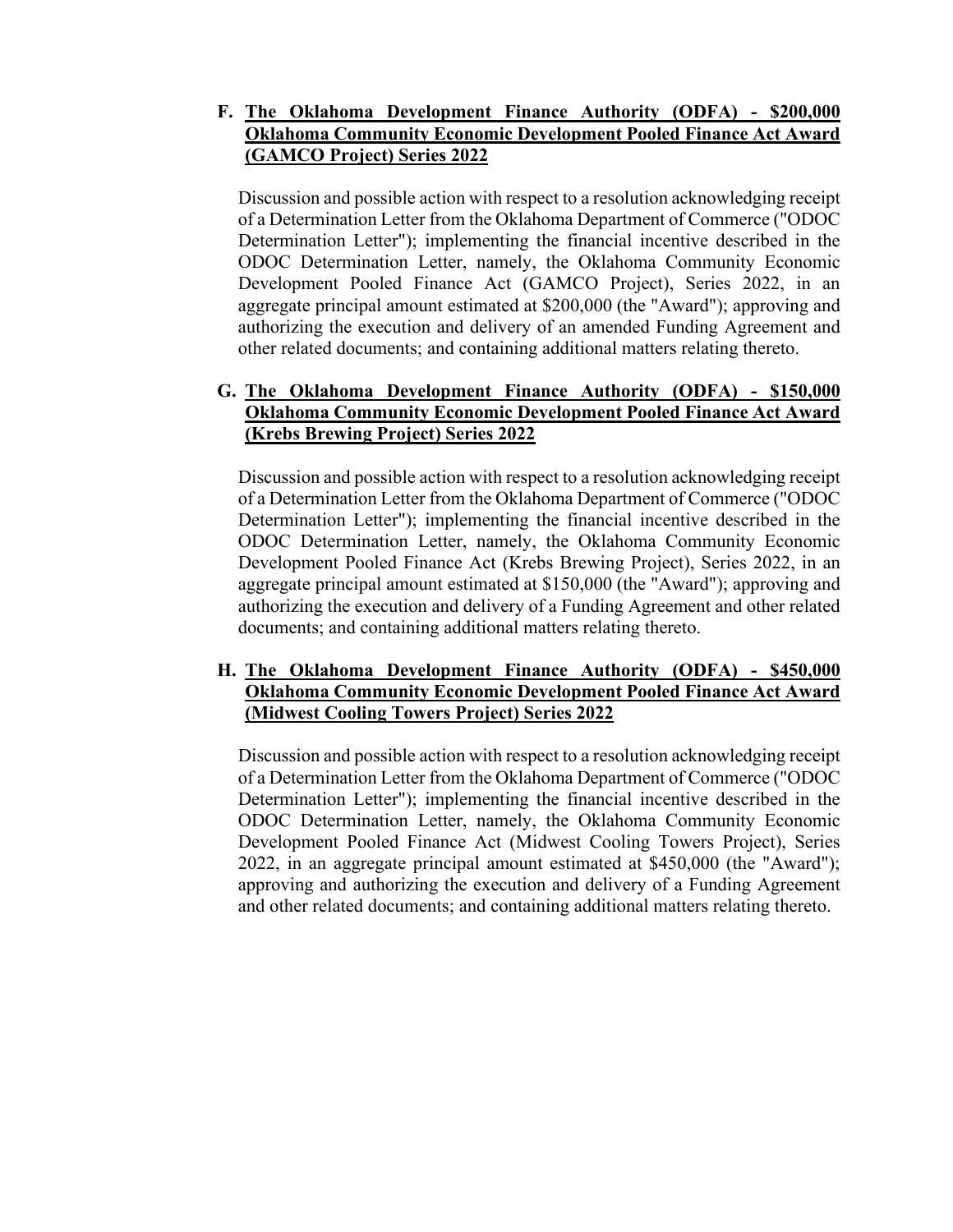# **I. The Oklahoma Development Finance Authority (ODFA) - \$1,000,000 Oklahoma Community Economic Development Pooled Finance Act Award (NewView Project) Series 2022**

Discussion and possible action with respect to a resolution acknowledging receipt of a Determination Letter from the Oklahoma Department of Commerce ("ODOC Determination Letter"); implementing the financial incentive described in the ODOC Determination Letter, namely, the Oklahoma Community Economic Development Pooled Finance Act (NewView Project), Series 2022, in an aggregate principal amount estimated at \$1,000,000 (the "Award"); approving and authorizing the execution and delivery of a Funding Agreement and other related documents; and containing additional matters relating thereto.

# **J. The Oklahoma Development Finance Authority (ODFA) - \$1,500,000 Oklahoma Community Economic Development Pooled Finance Act Award (Paragon Films Project) Series 2022**

Discussion and possible action with respect to a resolution acknowledging receipt of a Determination Letter from the Oklahoma Department of Commerce ("ODOC Determination Letter"); implementing the financial incentive described in the ODOC Determination Letter, namely, the Oklahoma Community Economic Development Pooled Finance Act (Paragon Films Project), Series 2022, in an aggregate principal amount estimated at \$1,500,000 (the "Award"); approving and authorizing the execution and delivery of a Funding Agreement and other related documents; and containing additional matters relating thereto.

### **K. The Oklahoma Development Finance Authority (ODFA) - \$200,000 Oklahoma Community Economic Development Pooled Finance Act Award (Qualgen Project) Series 2022**

Discussion and possible action with respect to a resolution acknowledging receipt of a Determination Letter from the Oklahoma Department of Commerce ("ODOC Determination Letter"); implementing the financial incentive described in the ODOC Determination Letter, namely, the Oklahoma Community Economic Development Pooled Finance Act (Qualgen Project), Series 2022, in an aggregate principal amount estimated at \$200,000 (the "Award"); approving and authorizing the execution and delivery of a Funding Agreement and other related documents; and containing additional matters relating thereto.